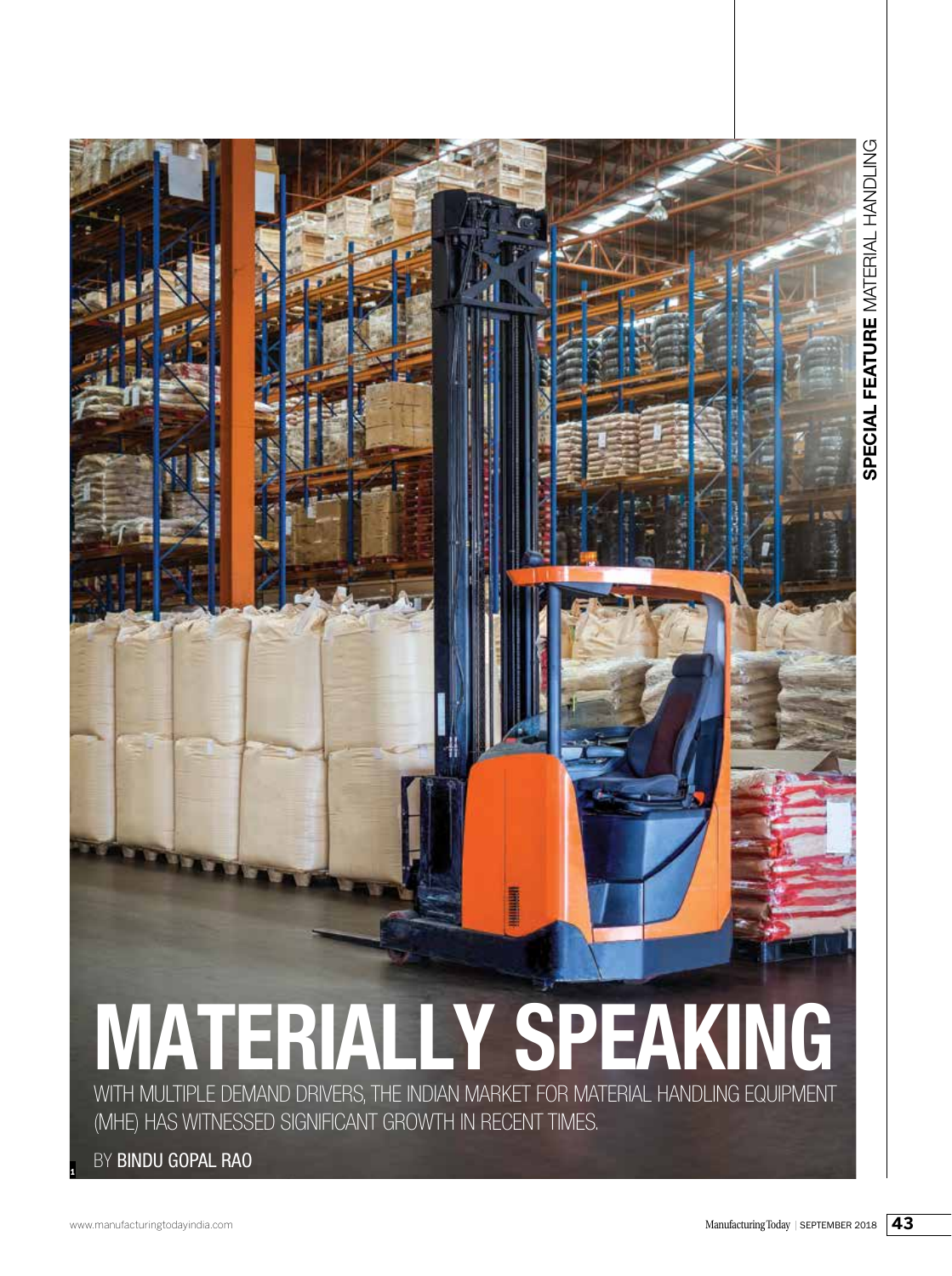1. Material handling equipment offers great load control and smooth operation in<br>large warehouses. large warehouses.

2. Godrej's 2 tonne neo electric truck stacking goods onto a container.

3. Godrej's trucks help with multiple applications.

### **INCREASED INFRASTRUCTURE INVESTMENT,**

emphasis on the manufacturing sector's growth, introduction of automation in Material Handling Equipment (MHE) and adherence to safe practices in the country are fueling the MHE industry's growth. The performance of corporates following successful stabilisation post GST implementation, coupled with the development of logistics' organisations in the country, is all set to hasten the growth of the MHE industry further changing the dynamics of the business sooner rather than later.

# **DEMAND DRIVERS**

In fact, material handling equipment forms one of the most important aspects of the manufacturing sector in India. Growing manufacturing industries such as chemicals, automotive, pharmaceuticals and food & beverages are spurring the demand for warehouses to store and manage their products. This increasing demand for automated storage, retrieval systems, along with industrial trucks in



the manufacturing sector, shall be a key driver for this industry's growth in the near future, due to the rising investments in installing the equipment at distribution centres as well as warehouses. Some of the factors which are responsible for this growth are the increasing investments in infrastructure development, growing penetration of advanced technologies, rising demand for increased automation, and safe working practices in the manufacturing space.

"The current market of powered equipment is approximately 12,000 units and it is expected to grow at a CAGR of 15-18% for the next 2-3 years. Government initiatives such as Make in India are supporting the growth of the manufacturing sector in India. As MHE is primarily used for the movement and storage of goods within a facility or at a site, the need for such equipment is directly related to freight traffic volume. Considering that the Government is focusing on incentivising the manufacturing sector, the logistics market will reap the benefits of this in the coming years," says Cavas Dumasia, VP, marketing & sales, Godrej Material Handling.

Ravindra Palande, VP, Procurements, Grauer & Weil (India), adds, "The material handling system plays a vital role in managing internal and external manufacturing operations. The material handling products aid air transportation and storage of material in a highly systematic manner, which reduces the risk of handling and transporting raw material as well as lowers the costs involved. This augments the operational efficacy, streamlines the supply chain and helps handle warehouse operations through optimum utilisation. It lowers the handling cost, reduces inventory and shortens delivery time. So, there are very bright prospects for the MHE industry within the manufacturing sector in India."

## **TECH TALK**

The major trend these days is to make machines more environment-friendly. There is also a trend towards the usage of more electric-driven/batteryoperated technology for various equipment that are more environment-friendly. In India, the industry has increasingly started focusing on automation, cost reduction, real-time tracking of shipments, reducing environmental impact and collection and utilisation of data to improve efficiencies.

"We are procuring over 2,000 numbers of raw materials to deliver at five locations. We have developed various reports on inventory, pricing and order status through the ERP system to get realtime alerts. This helps us to have better control on pricing, inventory and effect timely deliveries to our customers," says Palande.

Trends are focused on operator comfort through **3**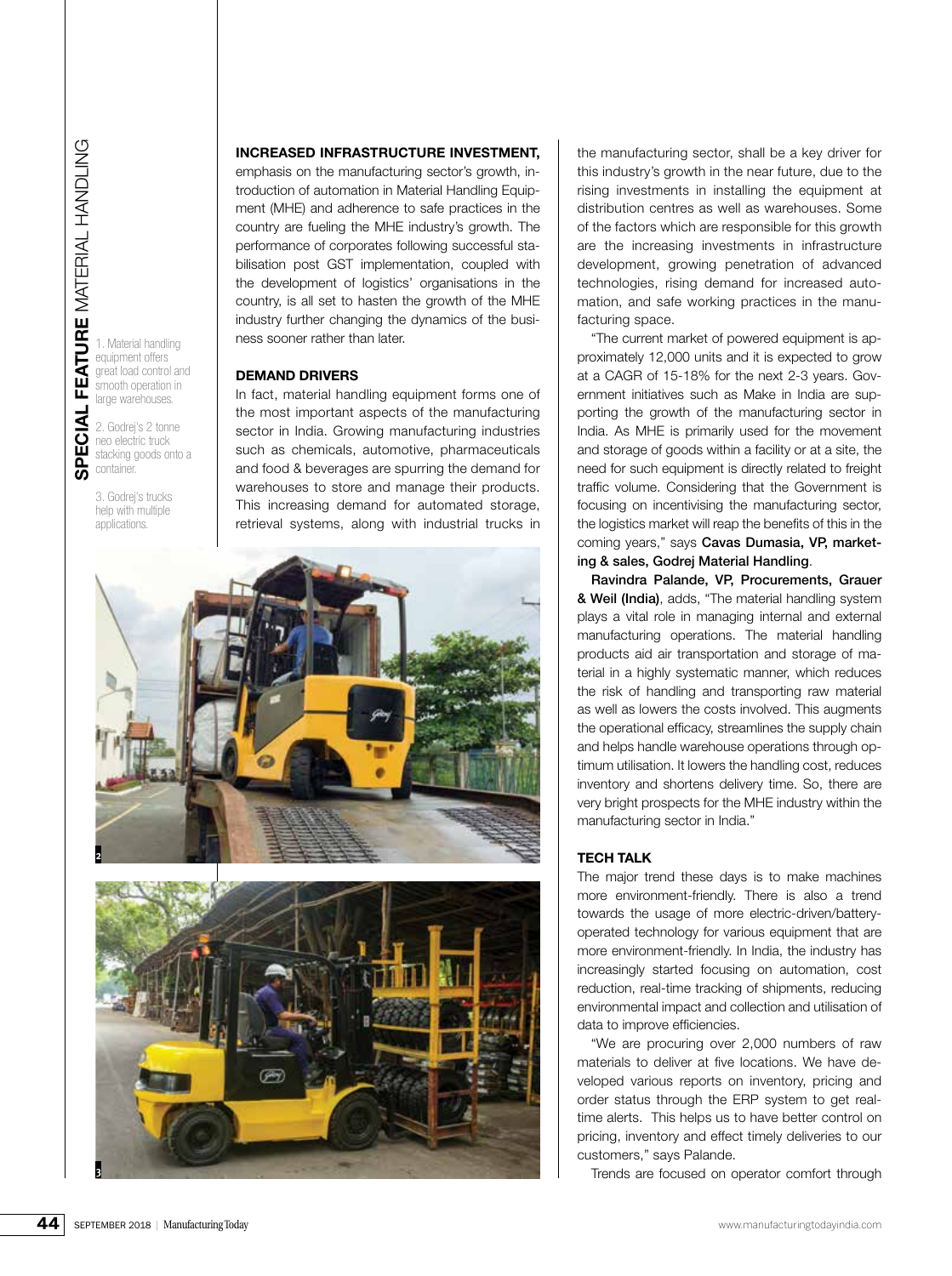ergonomics, ease of operations and low-cost of maintenance. Users are outsourcing equipment, operations and the trend seen moving ahead is that of hiring & rental services so that they can focus on their core business.

"Another trend that we find among users is that they are revisiting their supply chain and exploring newer ways to store and handle material more efficiently. Nowadays a lot of emphasis is being given to the material movement and handling space, and hence designing of warehouses and factories is being done accordingly. People are no longer just looking at the price of the equipment, but the overall productivity of their people using the equipment, space and material movement. It is also seen that more mechanisation and automation in terms of warehouse management is taking place for handling in the warehouses as well as entire logistics chain. Lack of availability of labour for menial jobs, and rising cost of labour and space, are also driving the automation process," opines Dumasia.

Godrej is investing in digitisation to enhance customer experience by providing smart services in order to remain connected with the customers. This shall enable real-time experience in fleet management for customers, especially multi-location ones. It shall empower customers with the data, information and history of their Godrej machines while on the move.

# **TAXING TIMES**

Prior to the launch of GST, the location of customer sites and storage of goods were dependent on states, tax sops and a supplier base. "With GST unifying the market, we anticipate a rise in logistics and warehousing activities as companies would like to consolidate warehouses, which are larger/higher and automated," says Manojit Acharya, MD, Jungheinrich Lift Truck India.

"GST was something that we had been looking

INCREASING DEMAND FOR AUTOMATED STORAGE, RETRIEVAL SYSTEMS, ETC., SHALL BE A KEY DRIVER FOR GROWTH.

"With GST unifying the market, we anticipate a rise in logistics and warehousing activities as companies would like to consolidate warehouses, which are larger/higher and automated." – Manojit Acharya

4. Jungheinrich has introduced various products over the past few years customised for the Indian MHE market.

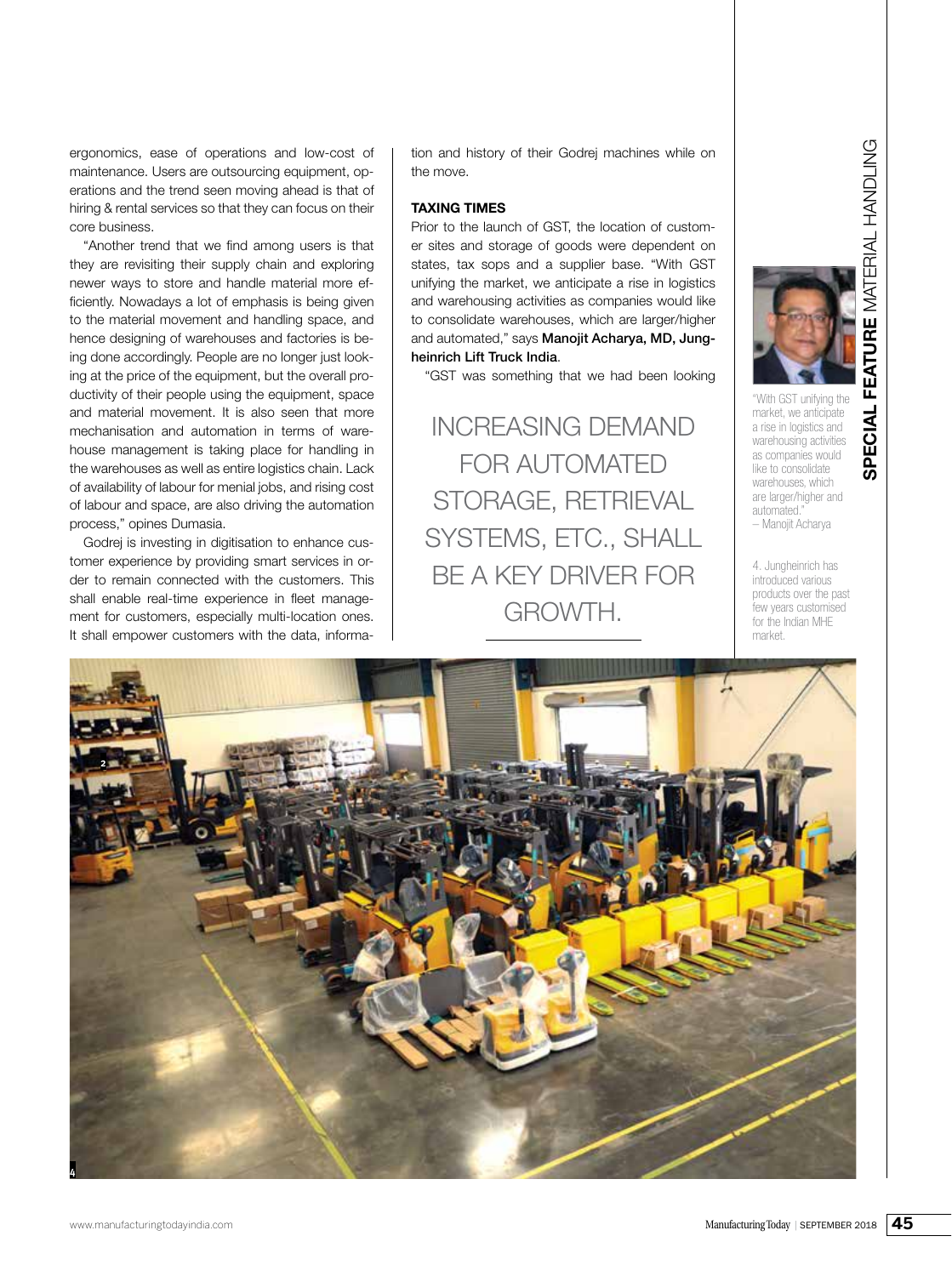# **R Shankar, CEO, TVS Logistics Services, India, speaks about the journey ahead.**

What kind of forecasted growth is your organisation pursuing over the next 3-5 years, given the emphasis on the manufacturing sector and growing dependence on specialised logistics services?

TVS Logistics has been on high-teen growth and will continue that journey on similar or higher numbers. We have set up an enviable footprint in India through 300 plus facilities spread across 29 states. The company is a leader in automotive



supply chain in India, and one of the top service providers for the consumer durables and engineering segments. We are also entering new industries and verticals, and our asset-light operations are enabling us to scale up quickly and add quality infrastructure as needed. Thrust on manufacturing and on logistics outsourcing to organised 3PLs like TVS Logistics has certainly opened up more avenues for us. Our global acquisitions are also giving us access to international best practices and technical know-how, and we are continuously applying these to the Indian market to create a differentiation.

# What are the latest technological advances witnessed in India in terms of logistics and how are these shaping the future?

**EXAMPLE ARE SEPTE AND SEPTE ARE SEPTE ARE SEPTE ARE AN ABSOLUTE ARE A SEPTE ARE A SEPTE ARE A SEPTE ARE A SEPTE ARE A SEPTE ARE A SEPTE ARE A SEPTE ARE A SEPTE ARE A SEPTE ARE A SEPTE ARE A SEPTE ARE A SEPTE ARE A SEPTE** India is a cost-sensitive market, and decisions on automation and technology need to be driven by fundamental parameters of process maturity, volume to be handled, tenure of deployment and ROI desired. Having said that, the constant desire for higher productivity and appropriate return on investment is encouraging companies to adopt fit-for-purpose automation. Large 3PLs and developers of logistics parks are increasingly adopting automation like ASRS and robotics to offset the higher operating costs, and to also enable improvements in productivity, order accuracy, reduced space requirements, more volume capacity, control of inventory and better customer service. This apart, supply chain visibility is being enhanced with use of track and trace technology, mobility solutions, warehouse management systems, transport management systems, use of RFID and barcoding. Companies like TVS Logistics are using business analytics to make swifter, informed decisions and setting up control tower operations to ensure tighter control on inventory and order management.

What have been the recent changes in manufacturers' approach to supply chain management, and how has this impacted your business? GST implementation is nudging companies to prioritise optimisation of warehousing space, network capabilities, and fleet choices, for enhancing speed to market, efficiencies and reducing logistics costs. The contractual value of the agreements is also increasing. In addition to transportation and warehousing services, customers are demanding value-added solutions including demand planning, application of technology, integrated solutions, scalability, better space utilisation, optimum load planning, scheduling and visibility. Large organised 3PL providers like TVS Logistics who have invested in technology and operate with a focus on quality and compliance are benefiting from this shift in mind-set.

forward to for the past few years. GST has aided easy movement of goods and removed a lot of bottlenecks, leading to a growth in the number of material handling equipment required, which will improve the prospects of the material handling equipment industry as well. Therefore, we expect a faster change in terms of technology upgradation and automation leading to increase in operational efficiency. Further to this, the development of industry status to logistics and the Government focusing on creating cold storage infrastructure has also helped. We expect better infrastructure outside the metro cities, easy and cheaper access to funding, availability of skilled and trained manpower from the government to further fuel this growth," adds Acharya.

# **STAYING SAFE**

Other drivers which are leading to growth in MHE product revenues in India are automation, shortage of skilled labour and enhanced focus on safety. Adherence to safety requirements helps in less breakdown time that ensures consistent supplies, which leads to business growth.

As a matter of fact, adherence to safety requirements and telematics is one of the key drivers for new MHE solutions. Safety is of paramount importance in material handling because this is moving equipment in a plant or a warehouse. One of the biggest benefits of telematics is increased safety, which leads to the biggest cost saving as it prevents accidents, injuries and damages. The other benefits of telematics are gauging maintenance, eliminating idling, keeping track of vehicles and improve routing.

# **GOING GREEN**

Growing automation capabilities in the manufacturing space will provide an impetus to the material handling equipment requirements. Automation supports in reducing costs and delivering high-quality products. It eliminates the need for manpower to check-in, sort goods, or to move bins and pallets. These automated systems scale up the operational needs and drive the business results by reducing errors, increasing pick rates, surging throughput and decreasing labour costs. For instance, Automated Guided Vehicles (AGVs) are an automation solution for moving parts to and from manufacturing facilities. Machines are designed considering ergonomics and anthropology requirements, while features like adjustable seats, adjustable steering, more leg space and more visibility, all enhance the ease of operation.

Jungheinrich has introduced various products over the past few years customised for the Indian MHE market. In 2017, they launched a range of AMEISE products, which are specifically designed for India and offer warehousing equipment like pallet